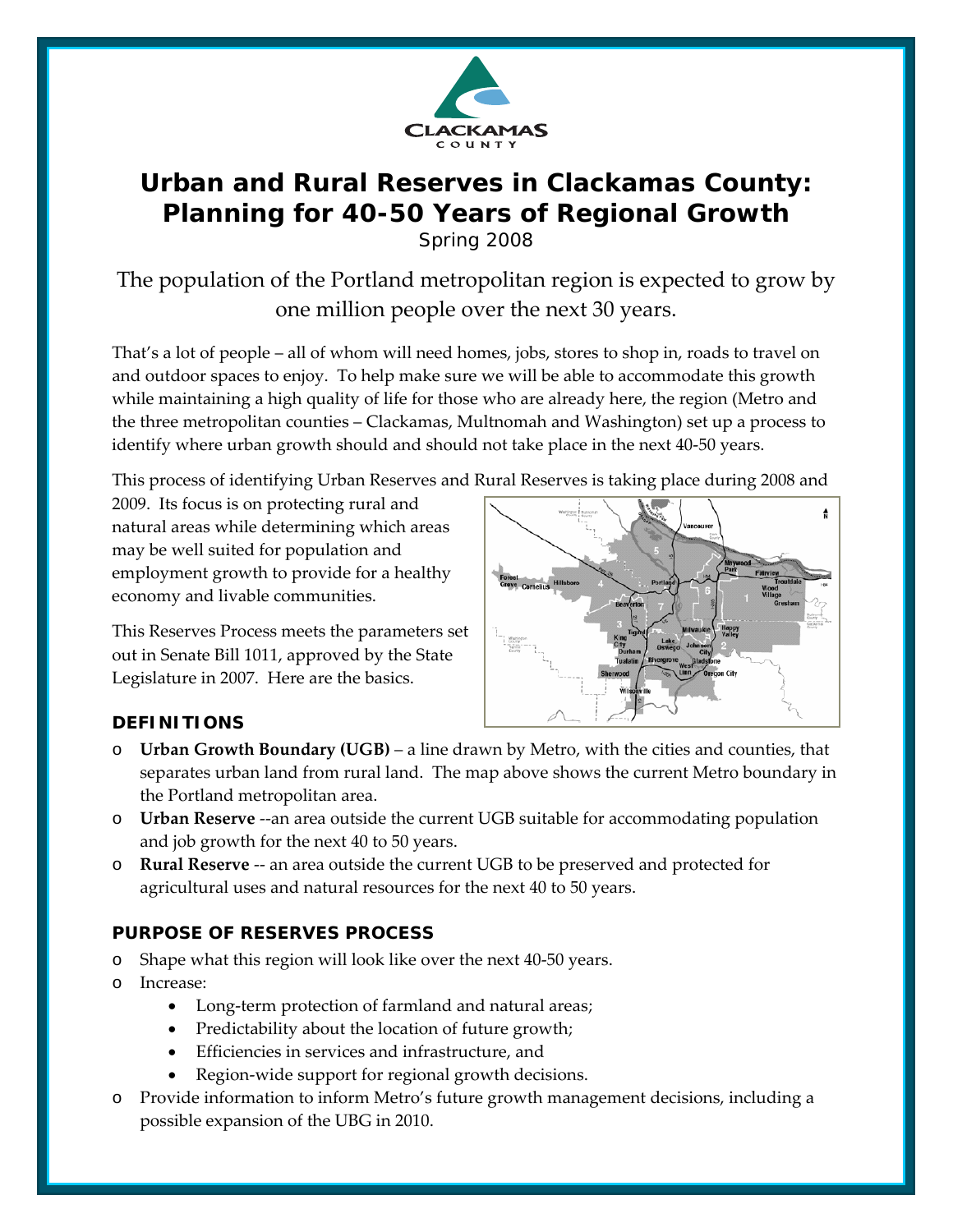#### **CLACKAMAS COUNTY**

Clackamas County is one of the final decision‐making agencies in the process, along with Metro, and Multnomah and Washington counties. We and the other counties are required to come to an agreement with Metro on areas to be designated as urban and rural reserves in our county.

In Clackamas County, the Reserves Process is being led by a Policy Advisory Committee (PAC)

that will review technical information, and input from stakeholders and citizens. The 21 PAC members are county residents who represent areas and groups most likely to be affected by urban and rural reserves, including: seven members from Community Planning Organizations (CPOs), hamlets and villages; seven members from cities; and seven members from other affected groups including agriculture, the environment and developers.



The PAC will develop recommendations on study areas, specific urban and rural reserve areas, and related issues to help guide the Clackamas County Board of Commissioners and regional decision‐makers. The PAC's responsibility is to:

- Represent the interests of its constituents;
- Consider and integrate the interests and concerns identified in the process, including technical information;
- Identify common ground when there are conflicts between interests/concerns of stakeholders and/or with state requirements, and
- Develop a recommendation(s) that meets state requirements. (See *Summary of Factors to Identify Urban and Rural Reserves* on page 4.)

PAC meetings will be open to the public, and the meeting schedule will be publicized through the media and on the county web site.

#### **PUBLIC INVOLVEMENT**

Members of the public have many opportunities to be involved in the Reserves Process throughout 2008 and 2009. These opportunities include:

**Presentations to CPOs, hamlets, villages, cities, business and community organizations** 



- Discussions and information‐sharing at public meetings and open houses
- Web site dedicated to providing information and receiving comments and questions
- Written materials distributed throughout the county, including brochures, fact sheets, maps, news releases, meeting notices, and articles in Clackamas County's *Citizen News* and other community newsletters
- Public hearings, and meetings with planning commissions and county boards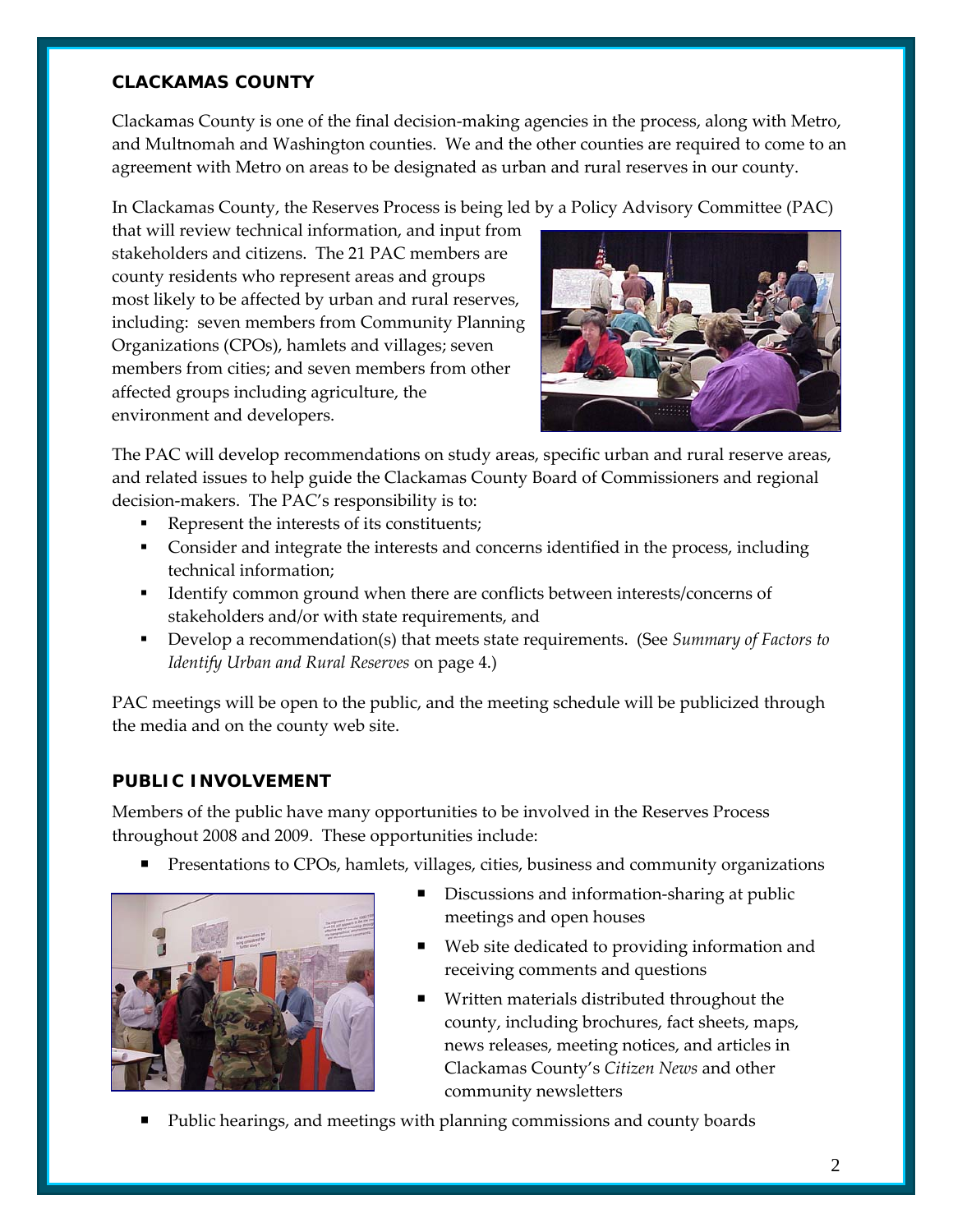### **METRO**

A regional *Reserves Steering Committee* oversees the entire reserves study and, in 2009, will recommend the final reserve areas to the boards of Clackamas, Multnomah and Washington counties and the Metro Council. The Committee is led by a group known as the *Core 4* ‐‐ one

Metro Councilor and one commissioner from each of the three counties:

- Metro Councilor Kathryn Harrington
- Clackamas County Commissioner Martha Schrader
- Multnomah County Commissioner Jeff Cogen
- Washington County Commission Chair Tom Brian

All Reserve Steering Committee decisions on establishing

study areas and recommending reserve designations must be supported unanimously by Core 4 members.



The Reserves Steering Committee includes: representatives from the two largest cities in each county; a representative from the smaller cities in each county; a representative from the cities outside the urban growth boundary; and representatives from business, agriculture, forests, natural resources, social and economic equity, and state agencies.

#### **TIMELINE**

**Phase 1** (winter‐spring 2008): Counties and Metro introduce the reserves project

- **Phase 2** (summer 2008): With input from each county and Metro, the regional Reserves Steering Committee selects geographic areas in each county to study for possible future reserve designation
- **Phase 3** (fall-winter 2008, winter-spring 2009): The counties and Metro analyze reserve study areas in preparation for preliminary recommendations on specific reserves
- **Phase 4** (spring‐summer 2009): The Reserves Steering Committee, with input from the counties and Metro, develops preliminary recommendations for the areas to be designated as urban and rural reserves
- **Phase 5** (summer‐fall 2009): Formal designation of urban and rural reserves ‐‐ Metro amends the Regional Framework Plan; counties amend comprehensive land use plans

For more information, contact Planner Maggie Dickerson at 503 353-4534 or [maggied@co.clackamas.or.us](mailto:maggied@co.clackamas.or.us) or go to [www.metro-region.org/reserves.](http://www.metro-region.org/reserves)